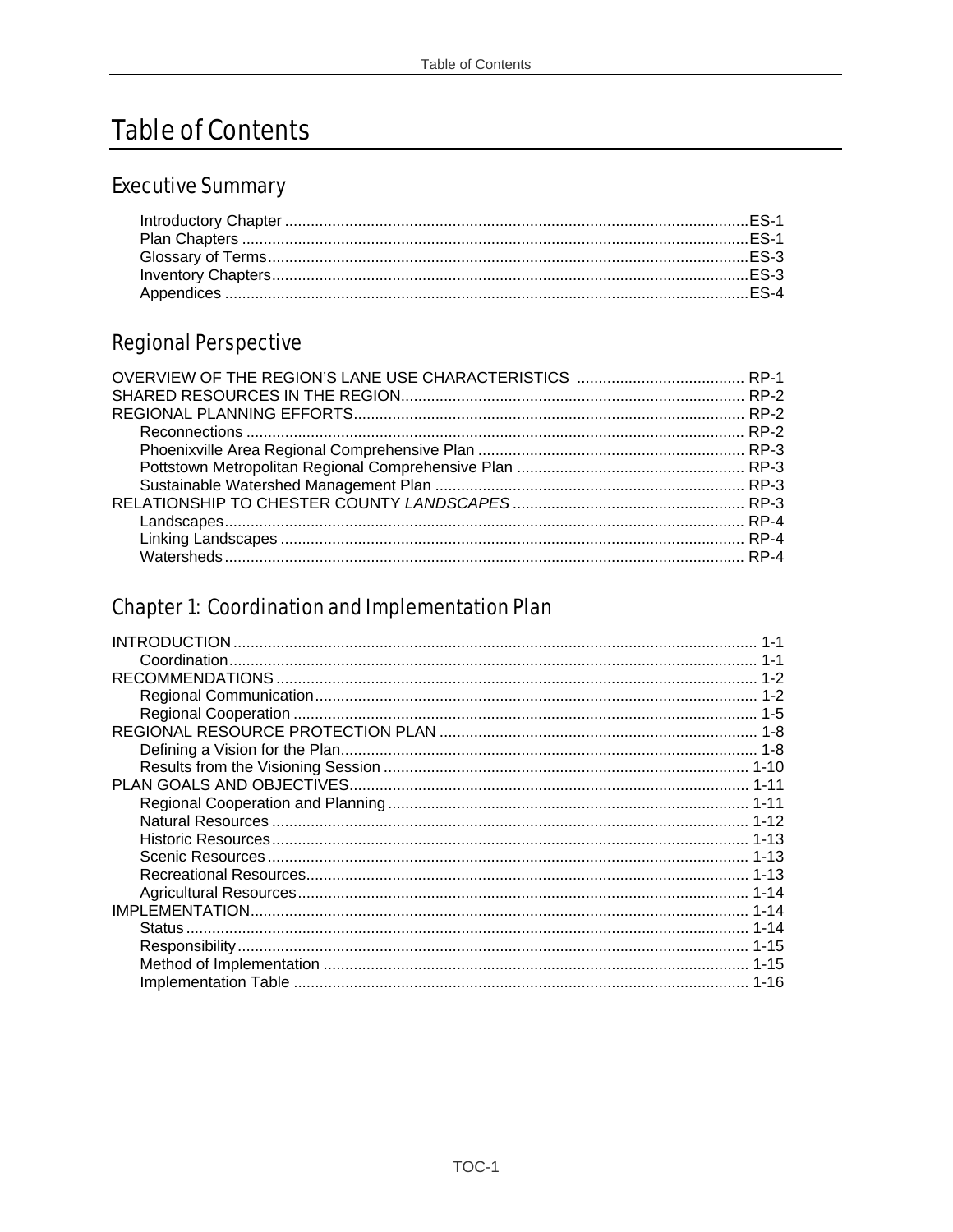### **Chapter 2: Natural Resources Plan**

### **Chapter 3: Historic Resources Plan**

## **Chapter 4: Scenic Resources Plan**

#### **Chapter 5: Recreational Resources Plan**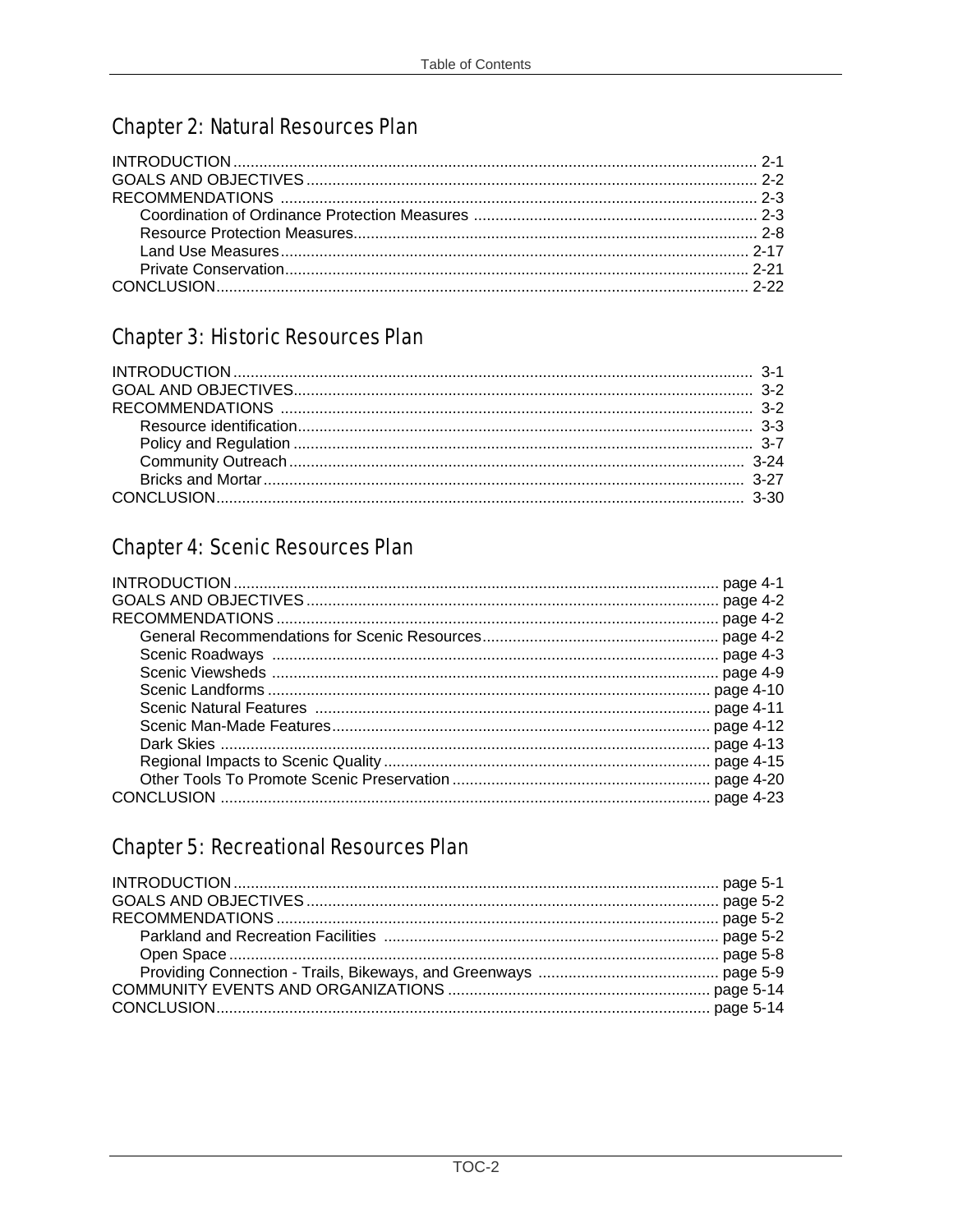## **Chapter 6: Agricultural Resources Plan**

#### **Glossary of Terms**

#### **Figures in Plan Chapters**

| 2-2: Assessment of Existing Natural Resource Protection Measures2-7              |  |
|----------------------------------------------------------------------------------|--|
| 2-3: Twelve Categories of Watersheds Strategies for Municipal Implementation 2-9 |  |
|                                                                                  |  |
|                                                                                  |  |
|                                                                                  |  |
|                                                                                  |  |
|                                                                                  |  |
|                                                                                  |  |
|                                                                                  |  |
|                                                                                  |  |

#### **Figures in Glossary**

#### **Photographs in Plan Chapters**